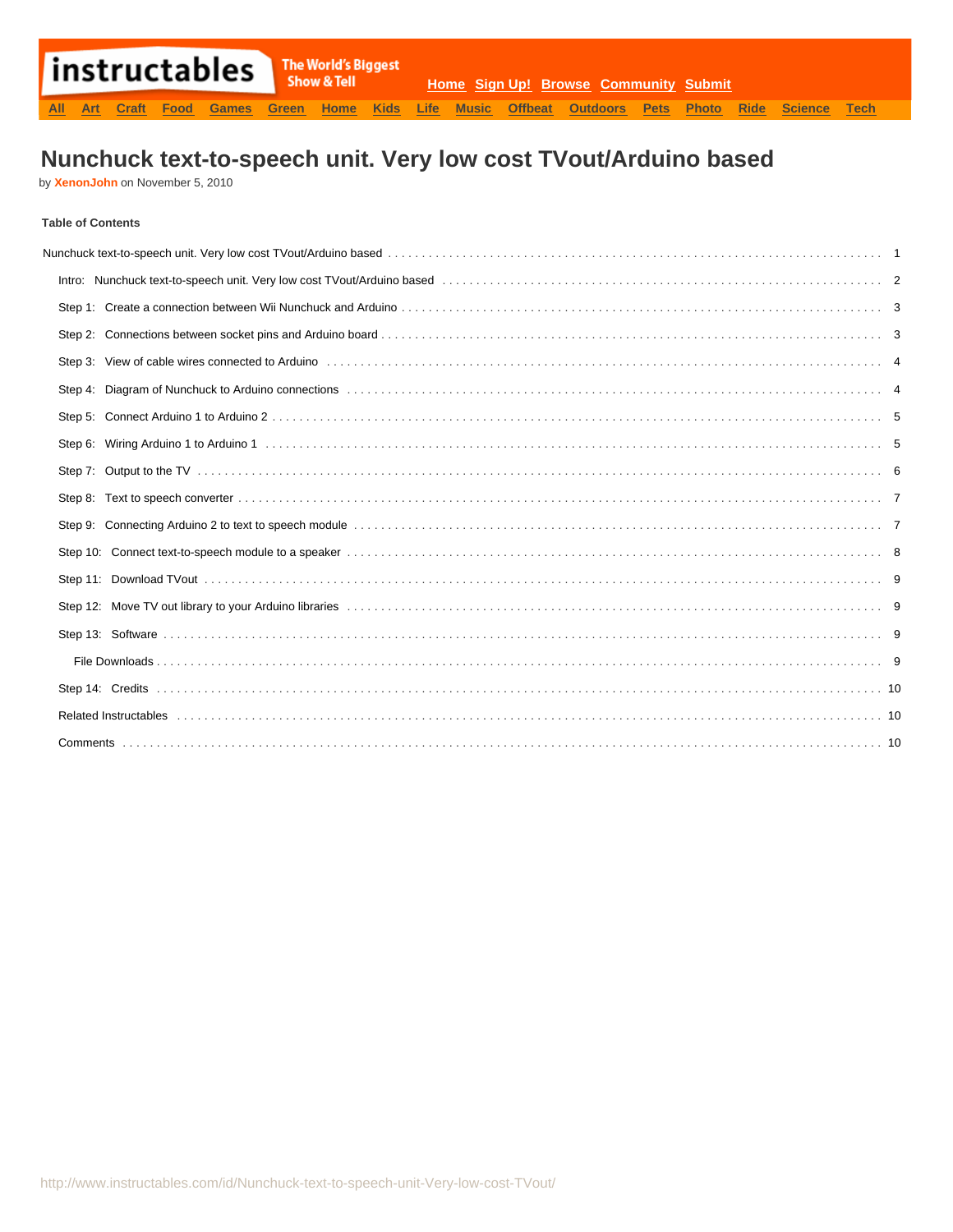#### <span id="page-1-0"></span>**Intro: Nunchuck text-to-speech unit. Very low cost TVout/Arduino based**

#### **Purpose** :

Lowest possible cost text- to-speech unit for the disabled, possibly in developing countries. Stand-alone (i.e. not PC based)

#### **Input device** :

#### Unmodified Wii Nunchuck.

In this example I am using the thumb joystick to navigate the text menu but could also be done by tilting the 'chuck and using the accelerometers (position sensors) inside.

Letters are selected by pressing one of the two buttons on the front of the Nunchuck.

#### **Display** :

Connects to any normal TV (PAL or NTSC) via standard yellow "video in" plug.

#### **Computer** :

Arduino board - turn on the power (battery) and you are ready to go.

#### **Software** :

Based on the MIT "TV-out" system which cleverly lets an Arduino "trick" a TV into displaying a basic picture without using any sort of graphics or video card. I have modified this software to produce a simple alphabet from which you can select letters and make words with the nunchuck. This has to be done within the limitations of the Arduino as the TVout software uses a lot of the RAM to generate the picture.

#### **Speech conversion** :

The selected words are then sent to a serial "text to speech" module connected to a small loudspeaker. This gives the spoken text.

**Cost** :

Total cost  $<$  \$100.

#### **Other input options** :

- If a wireless nunchuck is used, the user can move with no connecting wires so long as TV is in the room somewhere nearby.

- Currently uses 2 Arduino boards (one decodes the Nunchuck data). If a simple keypad or set of switches were used instead, a single Arduino would be enough to do everything. I am a big fan of the Nunchuck as an input device though.



CLICK TO PLAY VIDEO (

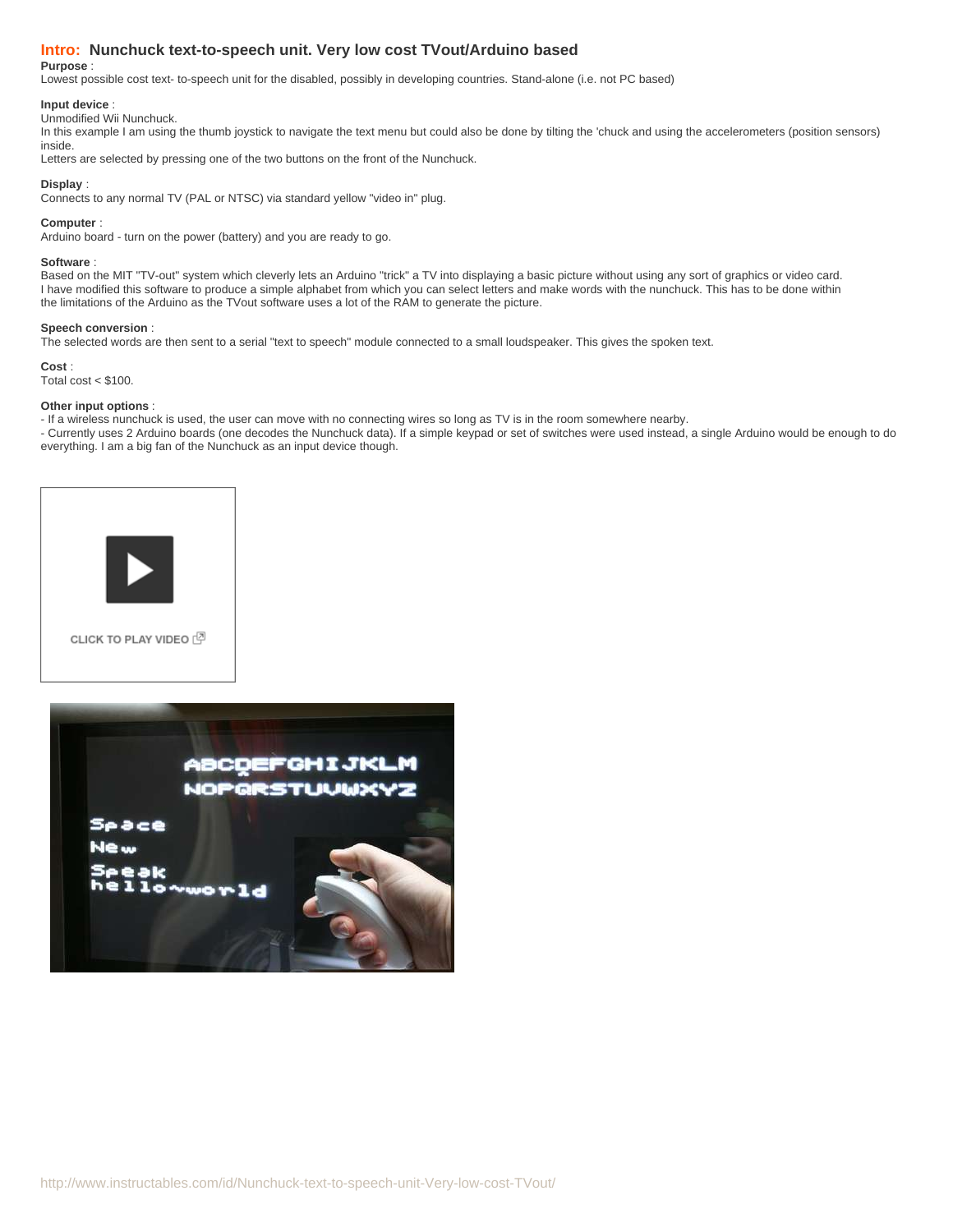#### <span id="page-2-0"></span>**Step 1: Create a connection between Wii Nunchuck and Arduino**

You need to make a socket that you can plug your Nunchuck into. The easiest way is to buy a very cheap "nunchuck extender" cable similar to the one illustrated. Cut off the socket end with a small length of cable attached and you will find several wires inside.

Only 4 of these wires will be required - one for each of the OUTER four connnections of the total of six within the socket. See next page.

The project does assume some knowledge of Arduino microcontroller system and how you load programs from your PC on to the Arduino boards. If not: There is a great set of tutorials here: <http://todbot.com/blog/bionicarduino/>

Another great set of tutorials.

<http://www.instructables.com/id/Arduino-Expermentation-Kit-How-to-get-Started-wi/>



#### **Step 2: Connections between socket pins and Arduino board**

Here is a view of the socket you have cut from the extension cable.

You are going to connect the contacts shown within the socket to the following pins on the Arduino board that you will use to "read" the Nunchuck data: GND +5V power

Analog pin 5 Analog pin 4

With a cheap multimeter you can work out which contact in the socket represents which coloured wire in the cable (use the resistance tester on the meter).

It is very easy to make a mistake here so double check. To reiterate, this is a view into the socket you will plug the nunchuck into, NOT a view of the plug on the end of the Nunchuck.

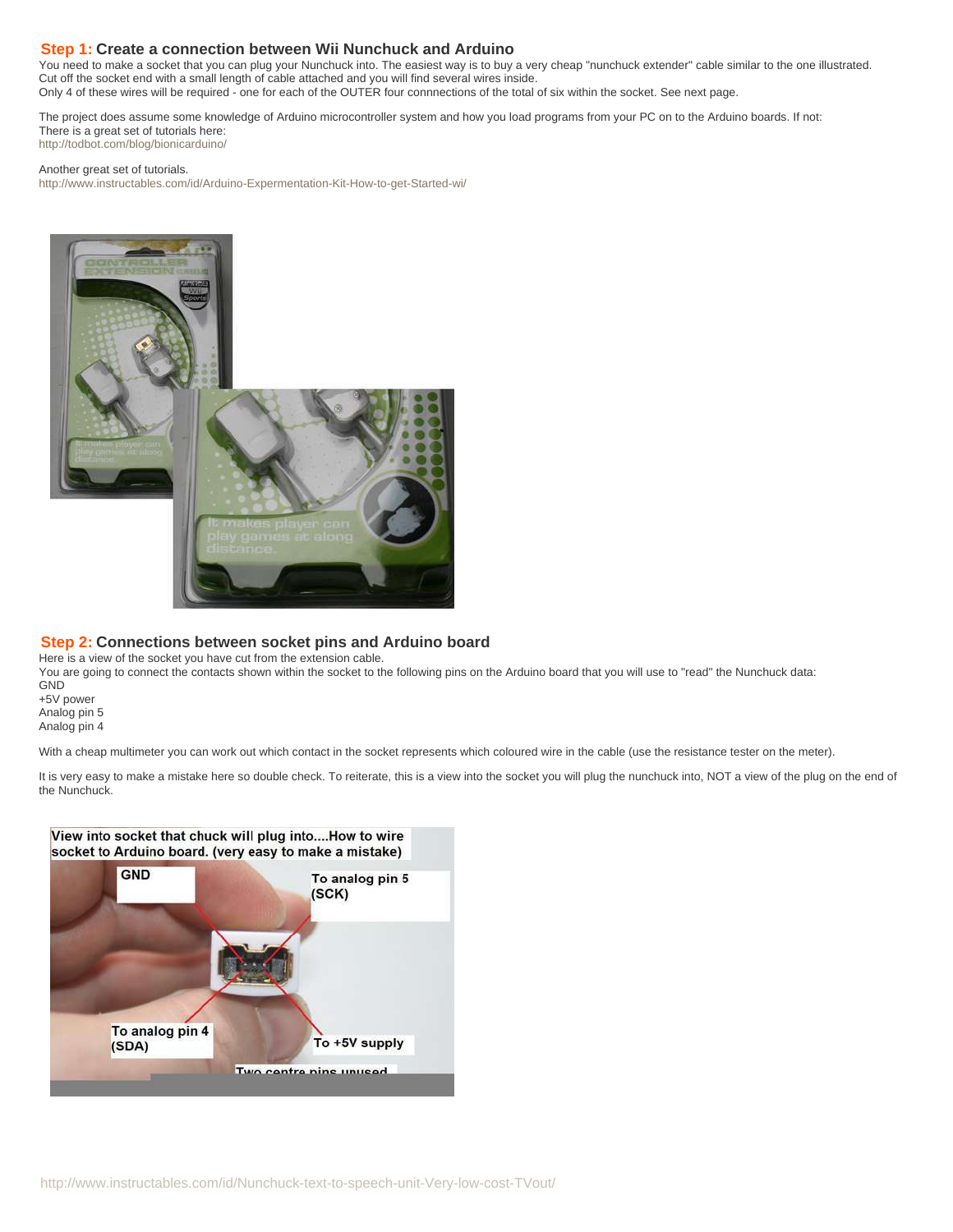#### <span id="page-3-0"></span>**Step 3: View of cable wires connected to Arduino**

This is the wire colour arrangement for the extender cable I used. However, some different makes will have different coloured wires.



**Step 4: Diagram of Nunchuck to Arduino connections** This illustrates how you will connect the wires from the extension cable socket to the Arduino.

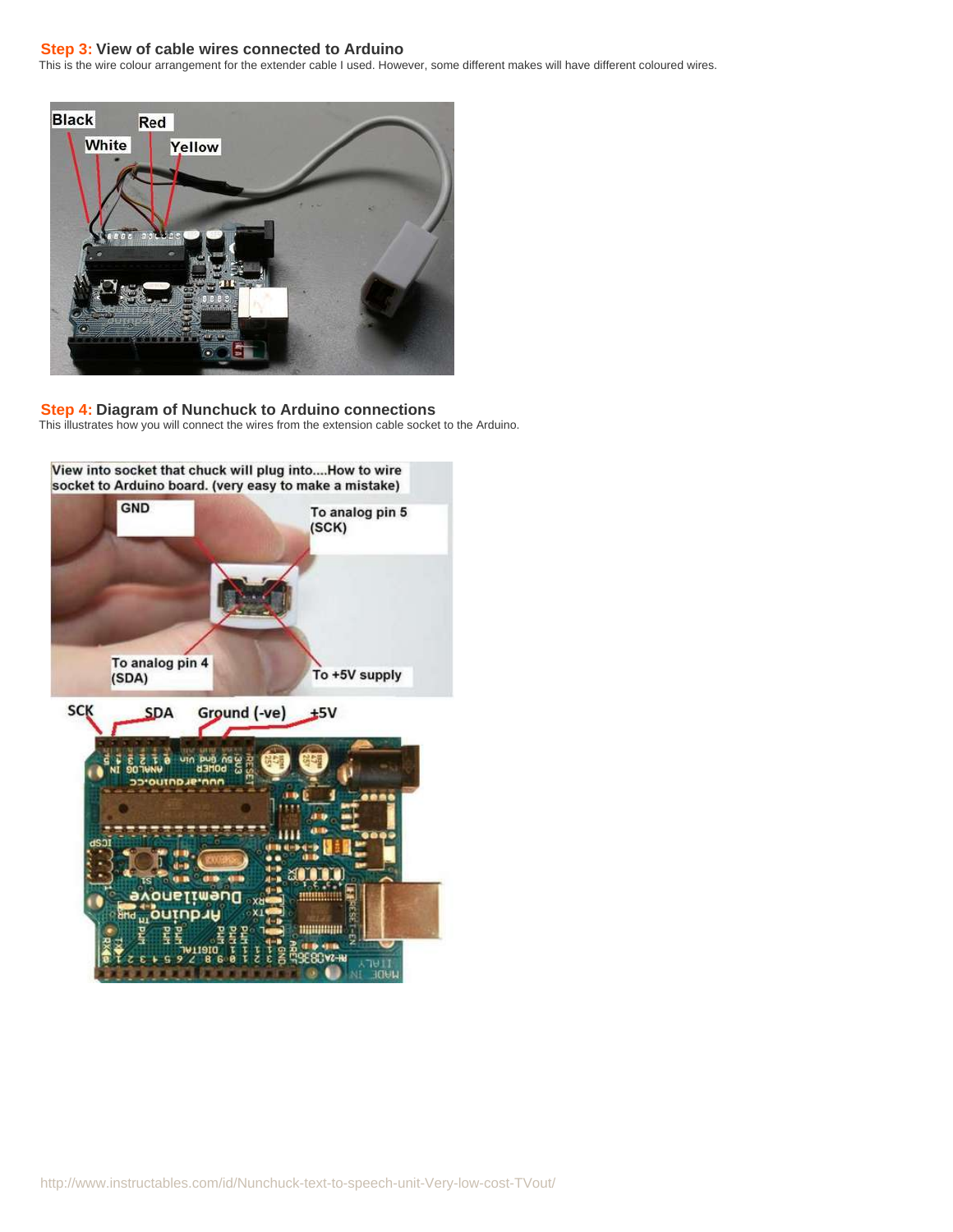### <span id="page-4-0"></span>**Step 5: Connect Arduino 1 to Arduino 2**

The Arduino that "reads" the Nunchuck data we will call Arduino 1. The software running on this arduino will send commands to a second arduino -

Arduino2, that is (a) running the TVout software, (b) providing the text display on screen that allows you to select the letters and make the word you want and (c) sends the text strings out to a connected text-to-speech module + loudspeaker.

Arduino 1 is shown here on the right with the nunchuck wires coming into it. The link wires from Arduino 1 to Arduino 2 are shown and Arduino 2 is on the left. I have put 1K Ohm resistors in each of the link wires apart from the GND link to limit current going between the arduino pins. I am not sure if this is essential but it seemed sensible.



#### **Step 6: Wiring Arduino 1 to Arduino 1**

Connect Digital pins on Arduino 1 to Digital pins on Arduino 2 as follows:

GND to GND 11 to 11 4 to 4<br>5 to 9 5 to 9 7 to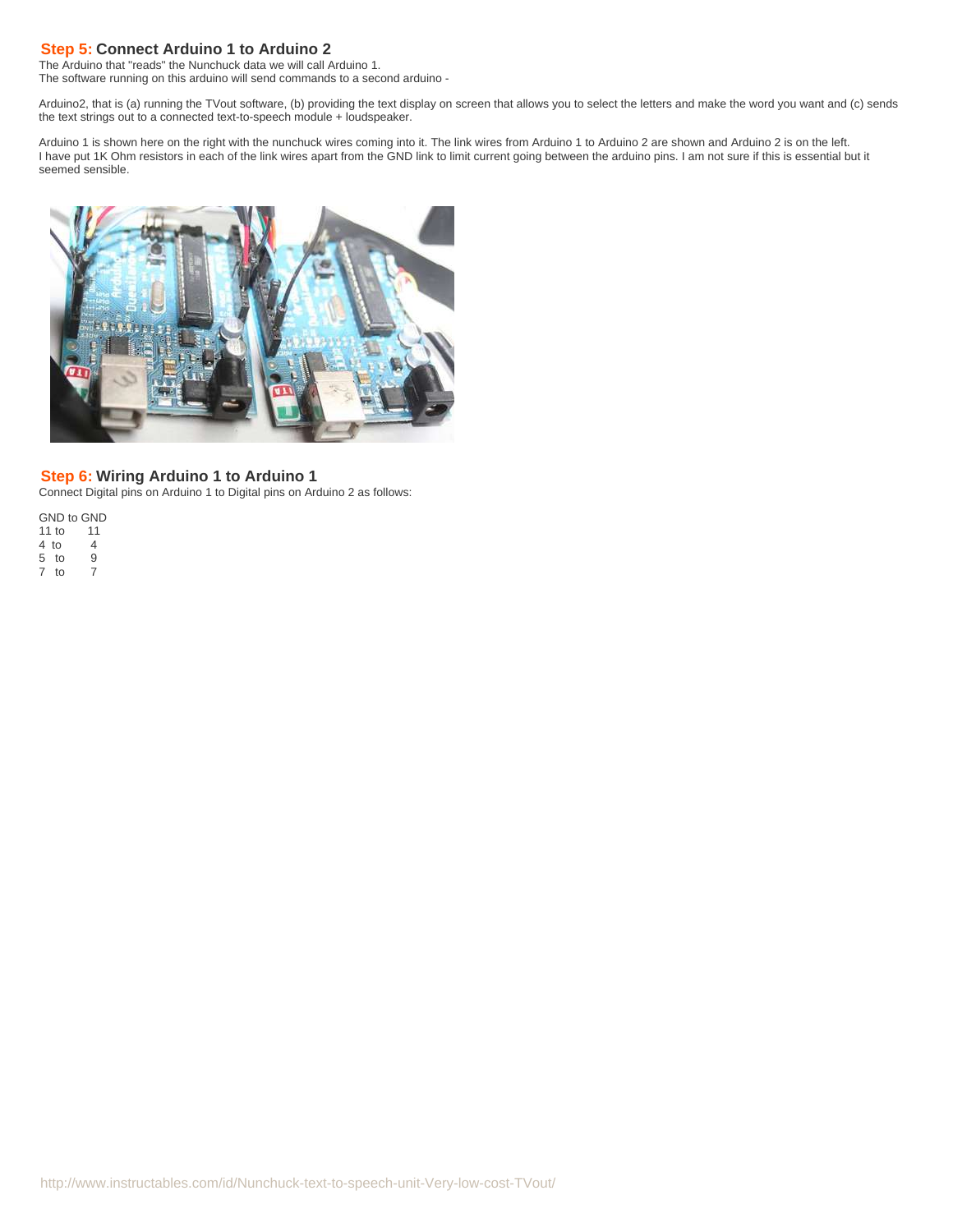# NAD **PH-2AGB** n i bretski fe nc Due üυι i.ai iine TTAL. **RH-2A0836 HHHHHHH** <sup>i n</sup> pul Arduino Duem uuu.arduino Arduino 1 **Connections from Nunchuck**

#### **Step 7: Output to the TV**

<span id="page-5-0"></span>Arduino<sub>2</sub>

The output to the TV is simple yellow "video" plug. The cable to this has an inner central wire and an outer metal mesh shield wire around it.

These are connected to the Arduino 2 board as in the diagram: Pins 8, 9 and GND are used.

The resistors have to be the same as or very close to the values shown.

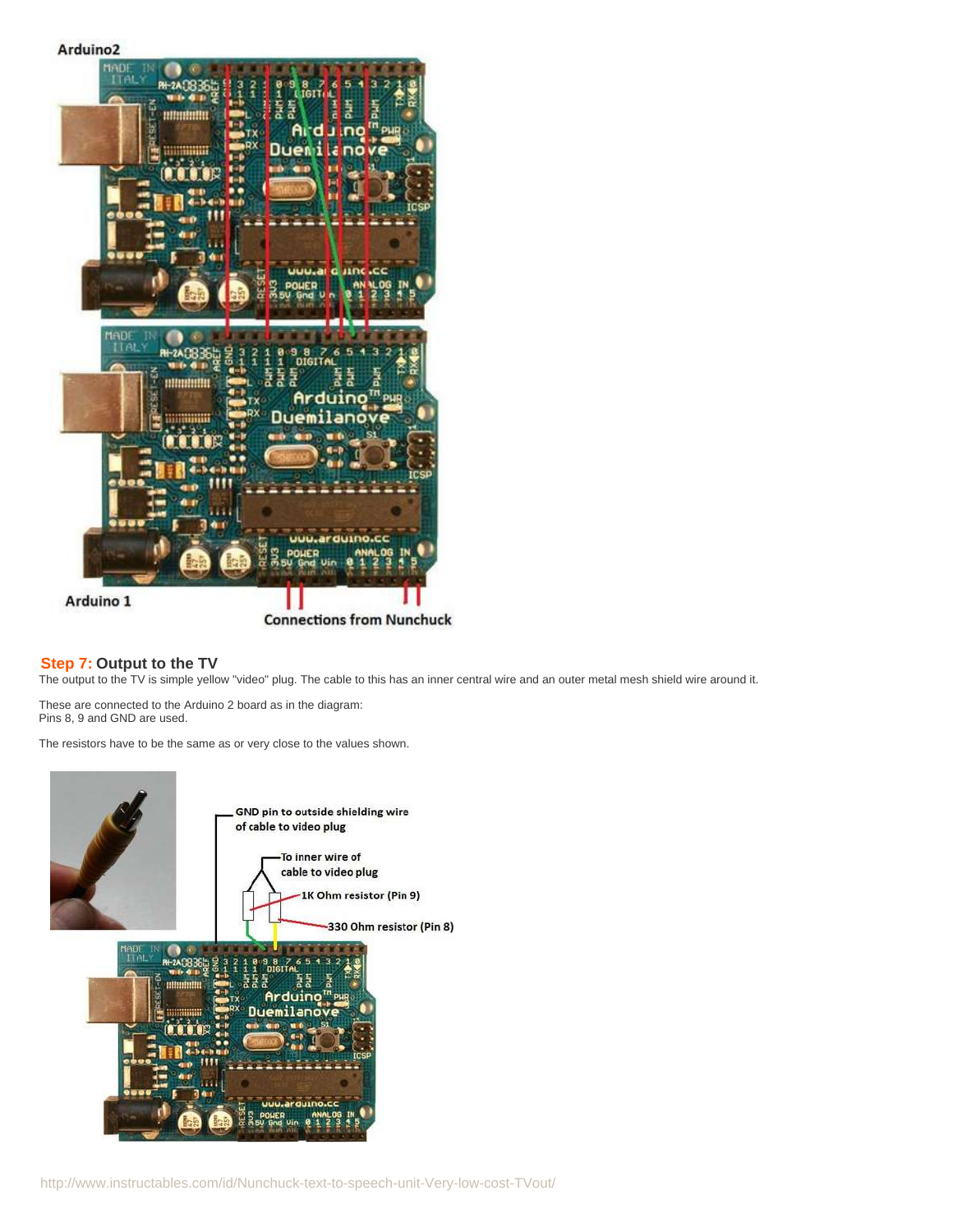#### <span id="page-6-0"></span>**Step 8: Text to speech converter**

This converts written text output from the Arduino 2 into speech.

The one I have used an "EMIC" has been popular with robot builders for some time.

It has 3 wires dealing with the data, 2 power wires and 2 more to a small speaker.

The wiring arrangement is shown on the next page.



#### **Step 9: Connecting Arduino 2 to text to speech module**

Wires are connected from Arduino 2 pins to the "EMIC" uinit I have used as shown here. The speech unit is a "serial to speech" unit and there are several types available. The wiring may vary slightly but the principle will be the same:

The serial link is via the Tx and Rx pins (pins 1 and 0 on Arduino 2), there is a "busy" pin (pin 10) that tells software to wait and not send the serial text to the speech module until it is ready.

The module needs +5V from the Arduino and also has a GND that needs connecting to GND on the Arduino.

Finally, there is a speaker + and speaker - connection on the speech unit that have to be wired to a small speaker.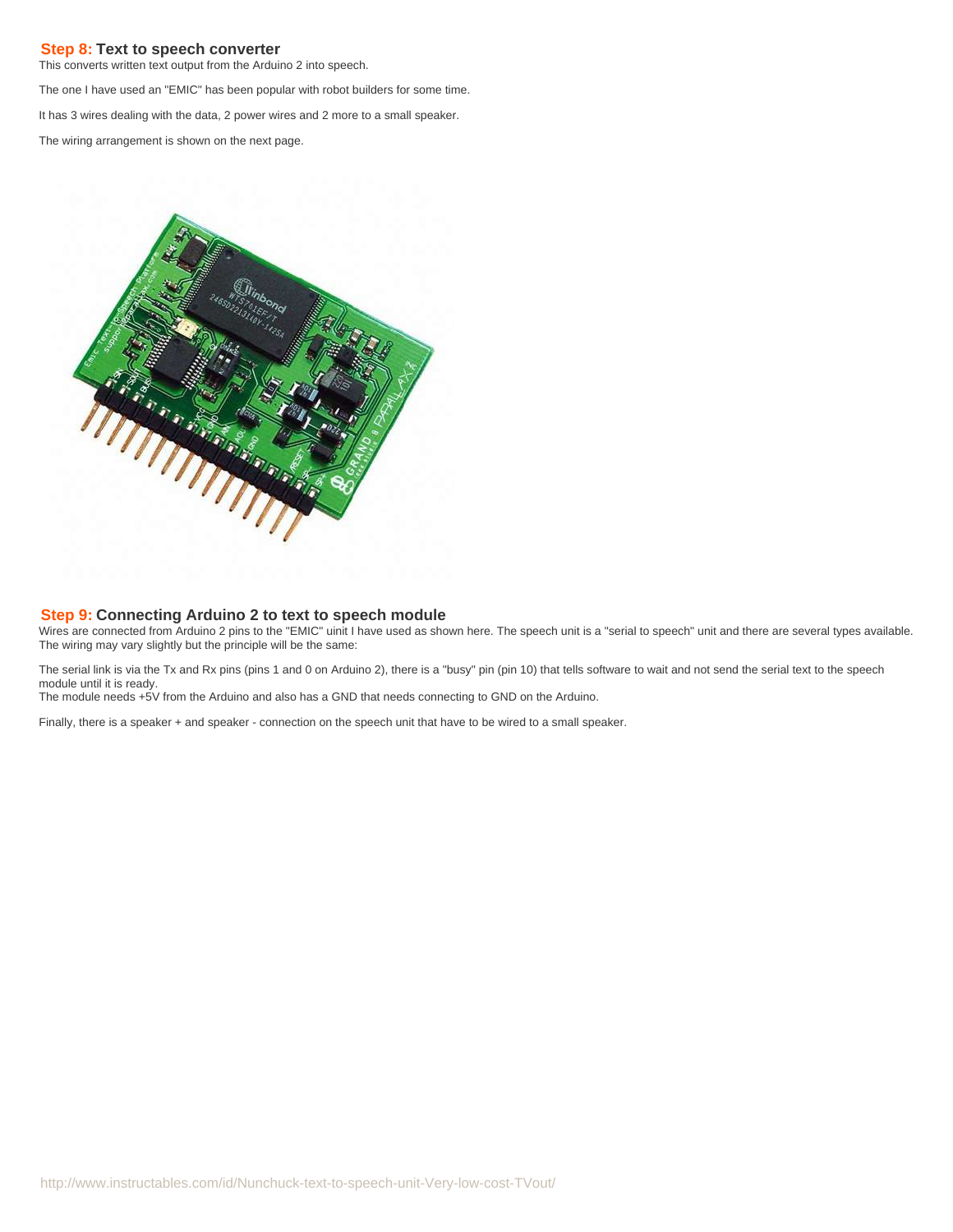<span id="page-7-0"></span>

#### **Step 10: Connect text-to-speech module to a speaker**

Here you can see the EMIC unit and small computer speaker I have connected it to.

The EMIC generates only 300 milliwatts of power so a small speaker is fine. Some others come with a slightly louder amplifier contained on the circuit board.

Alternatives are for example:

Sparkfun SpeakJet [http://www.sparkfun.com/commerce/product\\_info.php?products\\_id=9578](http://www.sparkfun.com/commerce/product_info.php?products_id=9578)

VoiceBox (i.e. SpeakJet) shield (here in UK): [http://www.coolcomponents.co.uk/catalog/product\\_info.php?products\\_id=508](http://www.coolcomponents.co.uk/catalog/product_info.php?products_id=508)

SpeakJet shield – makes life a little easier: <http://www.droidbuilder.com/home/SpeakJetShield>

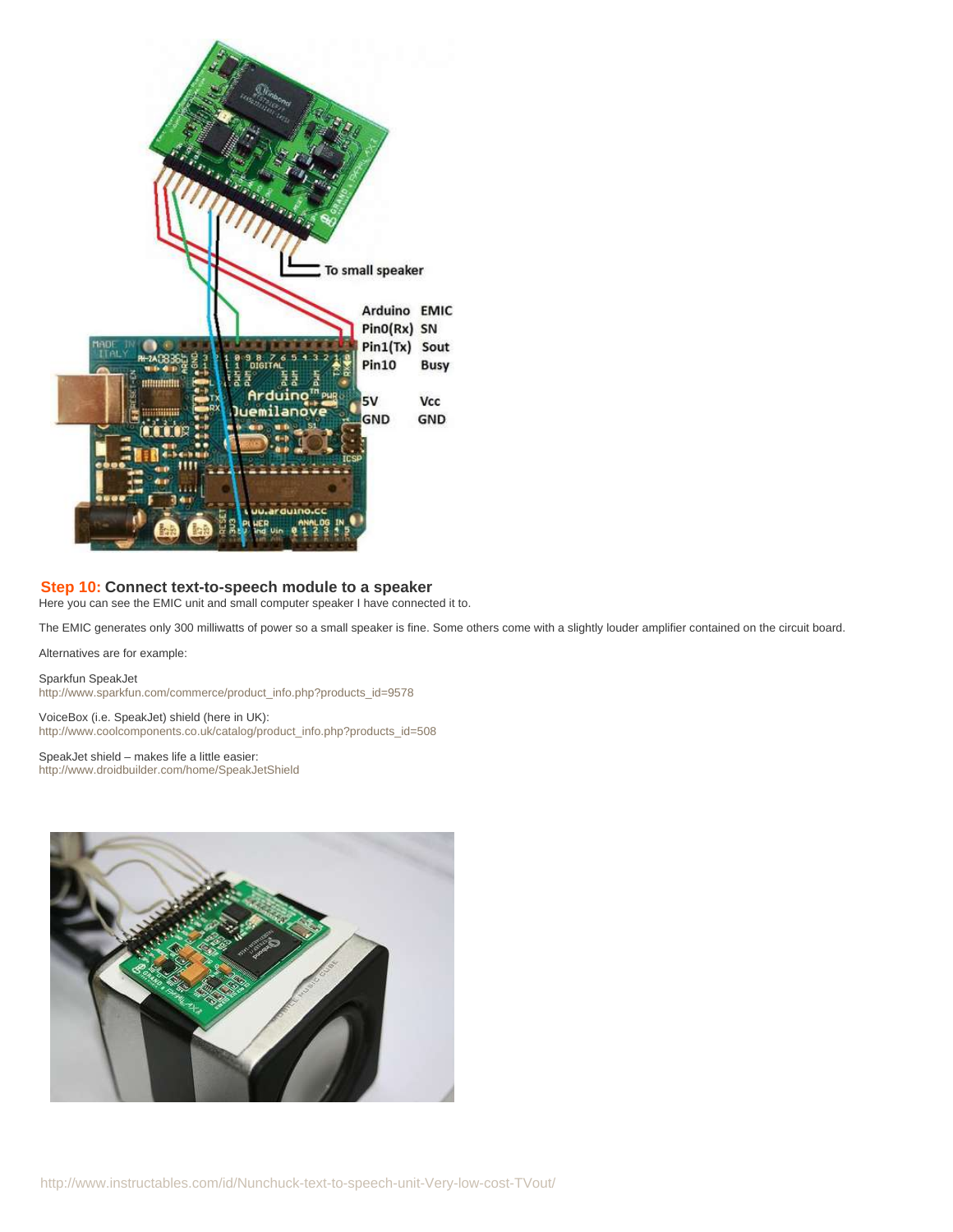#### <span id="page-8-0"></span>**Step 11: Download TVout**

You need to download TVout from here:

<http://code.google.com/p/arduino-tvout/downloads/list>

The top (latest version).

Download and extract the files.

You need then to find the file as shown below and put it into your Arduino "libraries" folder (see next page).



#### **Step 12: Move TV out library to your Arduino libraries**

Move the TV out folder with the various h files etc inside, to your Arduino libraries folder - see photo, it has now been added (bottom right of photo).



#### **Step 13: Software**

There is software to be loaded on to the Arduino1 (which reads the Nunchuck data).

There is software for the Arduino 2 which is a modified form of the TVout software that produces the picture on the screen. It also displays the menu of letters to select with a small cursor that moves under each letter and sends the selected words out to the text-to-speech module. See video on page one and you will get the idea how this works.

The reason both parts of the software are not all on one arduino is that it will not work and the picture will "crash". I think this is because the TVout software uses a lot of RAM just to create a picture on the TV.

Both Arduino "Sketches" are attached.

NOTE: the modified TVout sketch for Arduino2 is right at limit of the memory. If you for example print just a few more characters on the screen, it will crash. If you want to modify the code, remove anything non essential then build up your new code in very small steps, testing if it works after each small addition.

NOTE: To load a sketch onto Arduino 2 you need to disconnect the Tx and Rx wires from the Arduino that go to the speech module. I could have avoided this by using some other pins to connect to the speech module and using the "software-serial" library - but this would stop the TVout working - I know as I have tried it.

#### **File Downloads**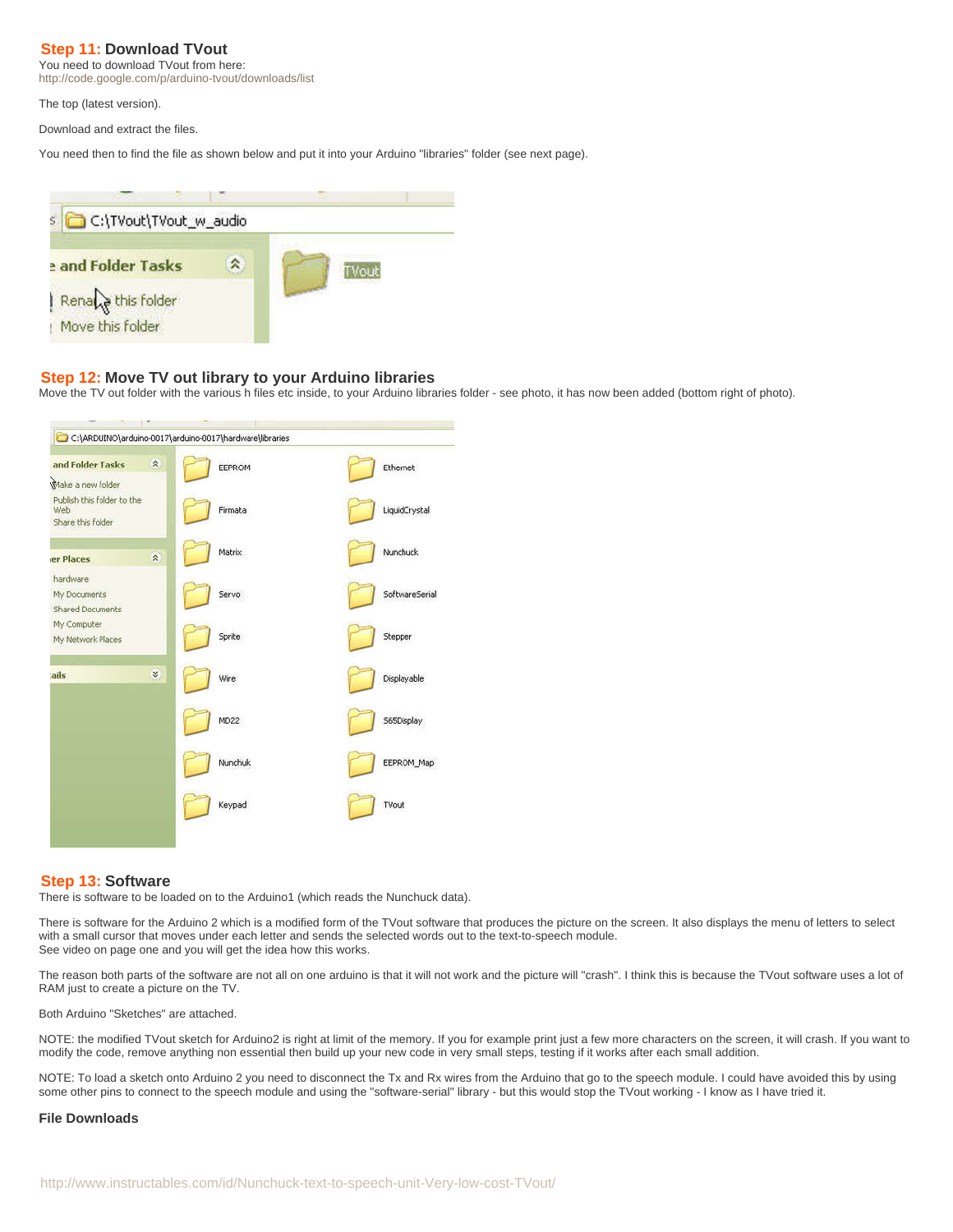#### **[ChuckreaderArduino1\\_V2forInstructable.pde](http://www.instructables.com/files/orig/FZB/MUN6/GG4A6JP2/FZBMUN6GG4A6JP2.tmp?utm_source=pdf&utm_campaign=files)** [\(6 KB\)](http://www.instructables.com/files/orig/FZB/MUN6/GG4A6JP2/FZBMUN6GG4A6JP2.tmp?utm_source=pdf&utm_campaign=files)

<span id="page-9-0"></span>[\[NOTE: When saving, if you see .tmp as the file ext, rename it to 'ChuckreaderArduino1\\_V2forInstructable.pde'\]](http://www.instructables.com/files/orig/FZB/MUN6/GG4A6JP2/FZBMUN6GG4A6JP2.tmp?utm_source=pdf&utm_campaign=files)

**[V9TVspeechInstructables.pde](http://www.instructables.com/files/orig/FNL/85NE/GG4A6JP5/FNL85NEGG4A6JP5.tmp?utm_source=pdf&utm_campaign=files)** [\(8 KB\)](http://www.instructables.com/files/orig/FNL/85NE/GG4A6JP5/FNL85NEGG4A6JP5.tmp?utm_source=pdf&utm_campaign=files)

[\[NOTE: When saving, if you see .tmp as the file ext, rename it to 'V9TVspeechInstructables.pde'\]](http://www.instructables.com/files/orig/FNL/85NE/GG4A6JP5/FNL85NEGG4A6JP5.tmp?utm_source=pdf&utm_campaign=files)

#### **Step 14: Credits**

The code that reads the Nunchuck is based on the initial work here - developed by Chad Phillips and others, see: [http://windmeadow.com/node/42](http://code.google.com/p/arduino-tvout/) For more info on wiring up a chuck to an Arduino, download Bionic Arduino Class 4 tutorial which is excellent from TodBot blog: <http://todbot.com/blog/2007/11/24/bionic-arduino-class-notes-3-4/>

The TVout code that allows an arduino to generate a TV picture, which I have modified for this project is based on the TVout project here: <http://code.google.com/p/arduino-tvout/>

#### **Related Instructables**







**[Wireless Wii](http://www.instructables.com/id/Wireless-Wii-Nunchuck-control-of-Arduino-projects/?utm_source=pdf&utm_campaign=related) [Nunchuck](http://www.instructables.com/id/Wireless-Wii-Nunchuck-control-of-Arduino-projects/?utm_source=pdf&utm_campaign=related) [controlled](http://www.instructables.com/id/Wireless-Wii-Nunchuck-control-of-Arduino-projects/?utm_source=pdf&utm_campaign=related) [Arduino](http://www.instructables.com/id/Wireless-Wii-Nunchuck-control-of-Arduino-projects/?utm_source=pdf&utm_campaign=related)** by [XenonJohn](http://www.instructables.com/member/XenonJohn/?utm_source=pdf&utm_campaign=related)

**[Using WiiChuck](http://www.instructables.com/id/Using-WiiChuck-Adapter-with-Arduino/?utm_source=pdf&utm_campaign=related) [Adapter with](http://www.instructables.com/id/Using-WiiChuck-Adapter-with-Arduino/?utm_source=pdf&utm_campaign=related) [Arduino](http://www.instructables.com/id/Using-WiiChuck-Adapter-with-Arduino/?utm_source=pdf&utm_campaign=related)** by [josestude](http://www.instructables.com/member/josestude/?utm_source=pdf&utm_campaign=related)

**[Ardu-pong! the](http://www.instructables.com/id/Ardu-pong-the-Arduino-based-pong-console/?utm_source=pdf&utm_campaign=related) [Arduino based](http://www.instructables.com/id/Ardu-pong-the-Arduino-based-pong-console/?utm_source=pdf&utm_campaign=related) [pong console](http://www.instructables.com/id/Ardu-pong-the-Arduino-based-pong-console/?utm_source=pdf&utm_campaign=related)** by [kyle brinkerhoff](http://www.instructables.com/member/kyle brinkerhoff/?utm_source=pdf&utm_campaign=related) **[Wii Nunchuck](http://www.instructables.com/id/Wii-Nunchuck-as-general-purpose-controller-via-Ard/?utm_source=pdf&utm_campaign=related) [as general](http://www.instructables.com/id/Wii-Nunchuck-as-general-purpose-controller-via-Ard/?utm_source=pdf&utm_campaign=related) [purpose](http://www.instructables.com/id/Wii-Nunchuck-as-general-purpose-controller-via-Ard/?utm_source=pdf&utm_campaign=related) [controller via](http://www.instructables.com/id/Wii-Nunchuck-as-general-purpose-controller-via-Ard/?utm_source=pdf&utm_campaign=related) [Arduino board](http://www.instructables.com/id/Wii-Nunchuck-as-general-purpose-controller-via-Ard/?utm_source=pdf&utm_campaign=related)** by [XenonJohn](http://www.instructables.com/member/XenonJohn/?utm_source=pdf&utm_campaign=related)

**[Control Your](http://www.instructables.com/id/How-to-Control-Your-Robot-Using-a-Wii-Nunchuck-an/?utm_source=pdf&utm_campaign=related) [Robot Using a](http://www.instructables.com/id/How-to-Control-Your-Robot-Using-a-Wii-Nunchuck-an/?utm_source=pdf&utm_campaign=related) [Wii Nunchuck](http://www.instructables.com/id/How-to-Control-Your-Robot-Using-a-Wii-Nunchuck-an/?utm_source=pdf&utm_campaign=related) [\(and an](http://www.instructables.com/id/How-to-Control-Your-Robot-Using-a-Wii-Nunchuck-an/?utm_source=pdf&utm_campaign=related) [Arduino\)](http://www.instructables.com/id/How-to-Control-Your-Robot-Using-a-Wii-Nunchuck-an/?utm_source=pdf&utm_campaign=related)** by [oomlout](http://www.instructables.com/member/oomlout/?utm_source=pdf&utm_campaign=related)

**[Wii Nunchuk](http://www.instructables.com/id/Wii-Nunchuk-Controlled-Model-Train/?utm_source=pdf&utm_campaign=related) [Controlled](http://www.instructables.com/id/Wii-Nunchuk-Controlled-Model-Train/?utm_source=pdf&utm_campaign=related) [Model Train](http://www.instructables.com/id/Wii-Nunchuk-Controlled-Model-Train/?utm_source=pdf&utm_campaign=related)** by [aspro648](http://www.instructables.com/member/aspro648/?utm_source=pdf&utm_campaign=related)

#### **Comments**

#### **10 comments [Add Comment](http://www.instructables.com/id/Nunchuck-text-to-speech-unit-Very-low-cost-TVout/?utm_source=pdf&utm_campaign=comments#comments)**



**[Emiliogiz](http://www.instructables.com/member/Emiliogiz/?utm_source=pdf&utm_campaign=comments)** says: Dec 5, 2010. 5:16 PM **[REPLY](http://www.instructables.com/id/Nunchuck-text-to-speech-unit-Very-low-cost-TVout/?utm_source=pdf&utm_campaign=comments#DISCUSS)** Y'know, it's cheaper to use a wii nunchuck adapter than buy the extension cable. It also doesn't permanently embed the arduino. Both Sparkfun and Solarbotics sell them: http://www.sparkfun.com/products/9281

http://www.solarbotics.com/products/31040



#### **[WingDings](http://www.instructables.com/member/WingDings/?utm_source=pdf&utm_campaign=comments)** says: Nov 10, 2010. 11:37 AM **[REPLY](http://www.instructables.com/id/Nunchuck-text-to-speech-unit-Very-low-cost-TVout/?utm_source=pdf&utm_campaign=comments#DISCUSS)**

Nice! There's some great Engrish on the controller extension pack, too! :)



#### **[rrrmanion](http://www.instructables.com/member/rrrmanion/?utm_source=pdf&utm_campaign=comments)** says: Nov 7, 2010. 2:09 AM **[REPLY](http://www.instructables.com/id/Nunchuck-text-to-speech-unit-Very-low-cost-TVout/?utm_source=pdf&utm_campaign=comments#DISCUSS)**

a few adaption could make this mass (instructable) market:

-small screen on a wrist strap as opposed to big TV.

- speakers mounted on the user, instead of a small loudspeaker by the TV.

-perhaps a less expensive control device than a Nunchuk, because you only need a joystick.



## Thanks for the comments.

1) Speaker is currently with the user. When I get time I will use 2 of the really tiny "Nano" Arduino's you can get + Battery + speech unit + speaker all in a little black box with chuck socket hanging out.

2) It would be great to get rid of the TV and use a monocular head mounted display (you can still see what you are doing at the same time). You can buy these but they are serious money - the military use them to beam information to soldiers. However, I did make one as an Instructable some time ago here: http://www.instructables.com/id/Glasses-mounted-video-display-to-one-eye-turn-yo/

This would make you completely self contained with respect to text-speech and you would not need any sort of flat screen in front of you.

3) I agree a simple joystick would mean you could do all this with just the one arduino.

4) Predictive texting is beyond my coding ability and not sure if Arduino could handle it. If I add anything to the current code the screen display stops working so I suspect I am already nearing limits. TVout uses a lot of the Arduino. A menu of common words might be a lot more do-able. I will look into that.

5) This originally developed from a PC based version I made, again using a nunchuck: http://www.youtube.com/watch?v=mee7QArmaWE

6) Re: wrist mounted display:

**[XenonJohn](http://www.instructables.com/member/XenonJohn/?utm_source=pdf&utm_campaign=comments)** says: Nov 7, 2010. 4:04 AM **[REPLY](http://www.instructables.com/id/Nunchuck-text-to-speech-unit-Very-low-cost-TVout/?utm_source=pdf&utm_campaign=comments#DISCUSS)**